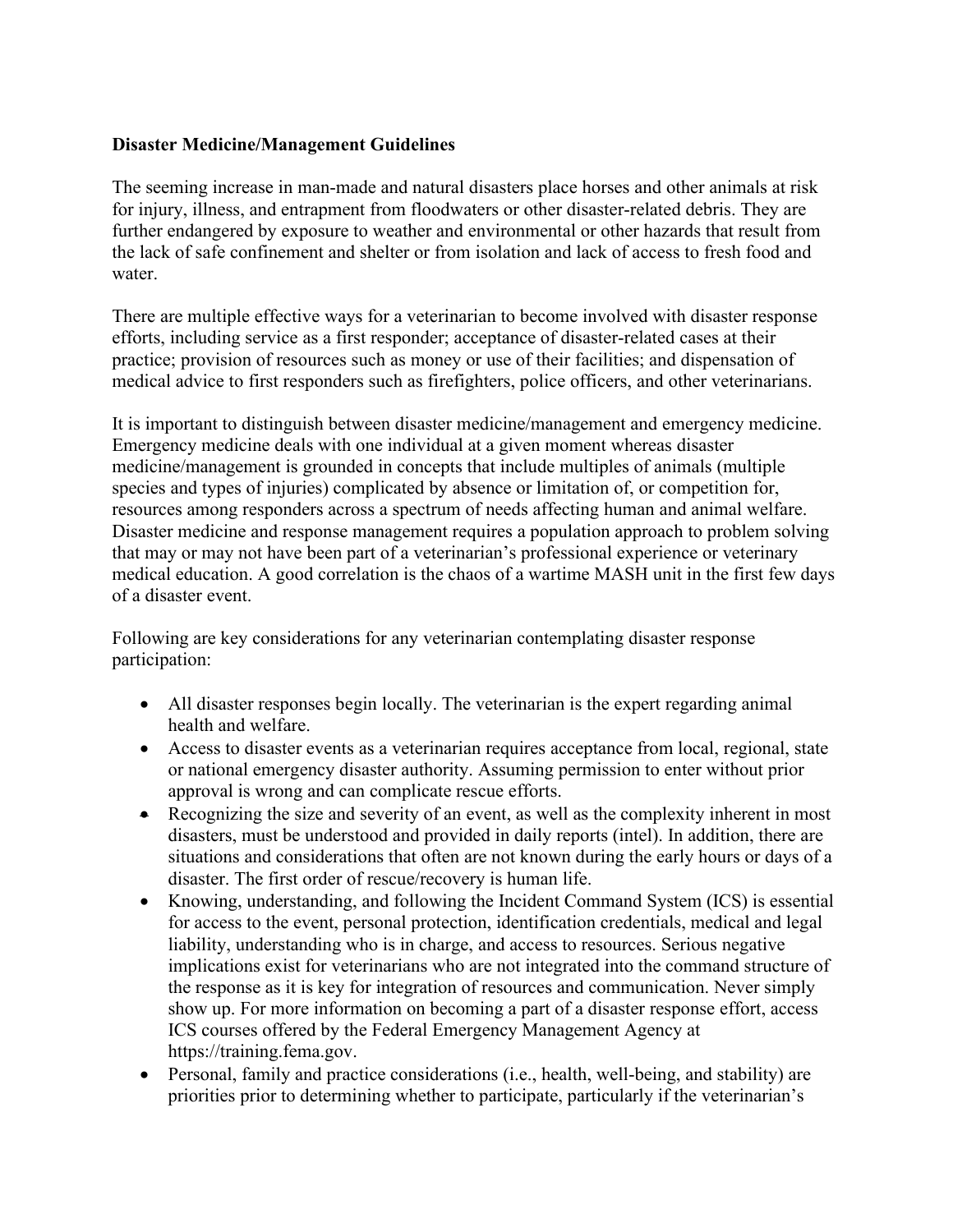family or practice has been directly or indirectly impacted by the disaster. Every potential participant should have a personal, family, and practice evacuation plan.

- Contacting and meeting with local emergency managers and other key personnel involved in the disaster response is the first step toward participation. This alerts emergency personnel of the veterinarian's desire to assist and what the practitioner or their team can offer. It also alerts the practitioner of what the locality can provide with regard to animal health and welfare, such as shelter, feed, and other materials.
- Planning for emergency animal shelter set up prior to the need is an essential aspect of all disaster response. This includes how to assess/access local resources for security, medical assistance, shelter, feed, water, and ultimate return of horses and other animals to affected owners.
- Disaster response is a much different type of practice, along with the likelihood that most veterinarians have not been trained or educated in disaster medicine/management. As such,

a veterinarian's ability to assist in a disaster requires a degree of self-assessment to ensure they are placing themselves in an appropriate role. Veterinarians involved in disaster response as first responders will tend to a wide variety of injuries from catastrophic to minor, and the circumstances may be dire with little assistance, limited medications/materials, overwhelming numbers, and highly stressed horses and people in the mix.

- Understanding field triage in the event of multiple animal involvement is critical to managing resource limits while still providing care to as many animals as possible.
- Euthanasia is an unavoidable reality of most disasters due to the overwhelming injuries, such as from tornadic shrapnel or massive burns in wildfires, that may occur. Euthanasia must often be performed under less-than-ideal circumstances using non-traditional methods, and without owner consent if the owner is not known or present. This requires careful consideration, documentation and use of the ICS (applied jurisdictional chain of command and lines of communication) to reduce the risks of liability.
- Immediately following the response, record "lessons learned" from the event, and obtain input from all participants. Use a format that identifies what worked well, what could have been better, and what needs to be changed. This format will maintain focus on the fact that all disasters are difficult and imperfect, but each experience should be the springboard for improvement.
- Veterinarians who deploy to a disaster should always work under the auspices of the ICS system. Thus, no one should ever deploy to a disaster to assist, particularly across state lines, without first being requested and/or approved as a responder. This will assure their license to practice is valid, and that they (or their team) are integrated into the response plan for their own protection and for resource allocation (i.e., food, safety, security, etc.).

Prepared by:

William Moyer, DVM, DACVSMR Past President, AAEP Professor Emeritus